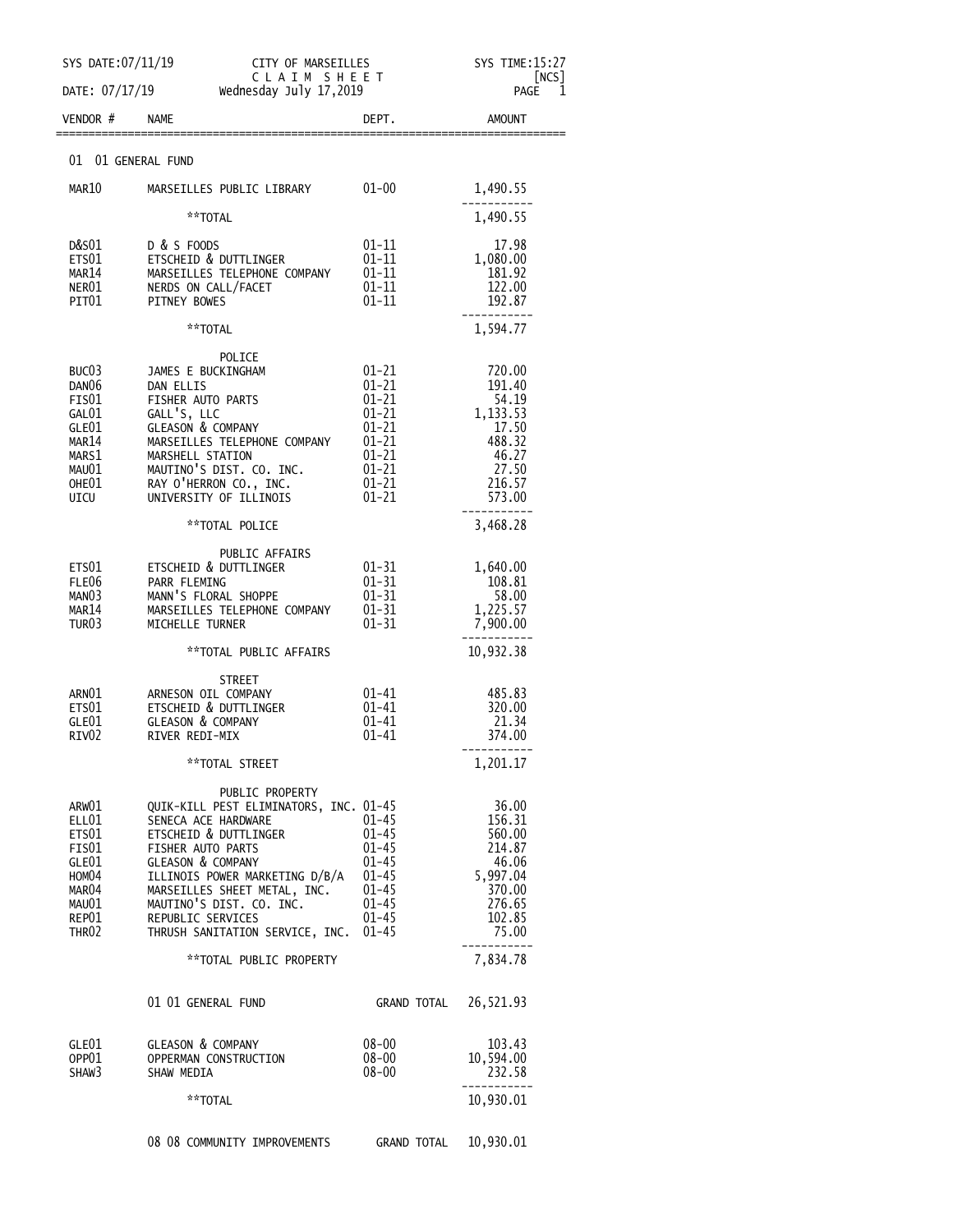| SYS DATE: 07/11/19<br>CITY OF MARSEILLES<br>CLAIM SHEET<br>DATE: 07/17/19<br>Wednesday July 17,2019 |                                                                                                                                                      |                                                                        | <b>SYS TIME:15:27</b><br>[NCS]<br>2<br><b>PAGE</b>        |
|-----------------------------------------------------------------------------------------------------|------------------------------------------------------------------------------------------------------------------------------------------------------|------------------------------------------------------------------------|-----------------------------------------------------------|
| VENDOR #                                                                                            | <b>NAME</b>                                                                                                                                          | DEPT.                                                                  | AMOUNT                                                    |
| 09 09 FREEDOM RUN                                                                                   |                                                                                                                                                      |                                                                        |                                                           |
| AIP01<br>COA03<br>GLE01                                                                             | AMEREN ILLINOIS<br>TREVOR COATS<br><b>GLEASON &amp; COMPANY</b>                                                                                      | 09-00<br>$09 - 00$<br>$09 - 00$                                        | 13.97<br>200.00<br>22.53                                  |
|                                                                                                     | **TOTAL                                                                                                                                              |                                                                        | 236.50                                                    |
|                                                                                                     | 09 09 FREEDOM RUN                                                                                                                                    | GRAND TOTAL 236.50                                                     |                                                           |
| LAB01                                                                                               | LABOR LOCAL 393                                                                                                                                      | $10 - 00$                                                              | 500.00                                                    |
|                                                                                                     | **TOTAL                                                                                                                                              |                                                                        | 500.00                                                    |
|                                                                                                     | 10 10 DRUG & DUI ENFORCEMENT GRAND TOTAL                                                                                                             |                                                                        | 500.00                                                    |
| MAR10                                                                                               | MARSEILLES PUBLIC LIBRARY                                                                                                                            | 14-00                                                                  | 481.13                                                    |
|                                                                                                     | **TOTAL                                                                                                                                              |                                                                        | 481.13                                                    |
|                                                                                                     | 14 14 SOCIAL SECURITY                                                                                                                                | GRAND TOTAL         481.13                                             |                                                           |
| DCO <sub>01</sub>                                                                                   | SANDENO, INC/D CONSTRUCTION 15-00                                                                                                                    |                                                                        | 1,786.40                                                  |
|                                                                                                     | **TOTAL                                                                                                                                              |                                                                        | 1,786.40                                                  |
|                                                                                                     | 15 15 MOTOR FUEL TAX FUND GRAND TOTAL                                                                                                                |                                                                        | 1,786.40                                                  |
| $\cos 01$<br>D&S01<br>GLE01<br>HAW05<br>MAU01<br>THR02                                              | COSGROVE DISTRIBUTORS<br>D & S FOODS<br><b>GLEASON &amp; COMPANY</b><br>HAWKINS, INC.<br>MAUTINO'S DIST. CO. INC.<br>THRUSH SANITATION SERVICE, INC. | $17 - 00$<br>$17 - 00$<br>17-00<br>$17 - 00$<br>$17 - 00$<br>$17 - 00$ | 1,203.48<br>301.82<br>21.92<br>452.60<br>155.90<br>150.00 |
|                                                                                                     | **TOTAL                                                                                                                                              |                                                                        | 2,285.72                                                  |
|                                                                                                     | 17 17 RECREATION FUND                                                                                                                                | <b>GRAND TOTAL</b>                                                     | 2,285.72                                                  |
| ETS01                                                                                               | ETSCHEID & DUTTLINGER                                                                                                                                | $22 - 00$                                                              | 7,533.00                                                  |
|                                                                                                     | **TOTAL                                                                                                                                              |                                                                        | 7,533.00                                                  |
|                                                                                                     | 22 22 TIF I                                                                                                                                          | GRAND TOTAL                                                            | 7,533.00                                                  |
| ETS01<br>REV01                                                                                      | ETSCHEID & DUTTLINGER<br>REVERE ELECTRIC                                                                                                             | $23 - 00$<br>$23 - 00$                                                 | 280.00<br>399.36                                          |
|                                                                                                     | **TOTAL                                                                                                                                              |                                                                        | 679.36                                                    |
|                                                                                                     | 23 23 TIF II                                                                                                                                         | GRAND TOTAL                                                            | 679.36                                                    |
| ETS01<br>GEI01                                                                                      | ETSCHEID & DUTTLINGER<br>GEIGER TRUCKING COMPANY                                                                                                     | $25 - 00$<br>$25 - 00$                                                 | 120.00<br>548.11                                          |
|                                                                                                     | **TOTAL                                                                                                                                              |                                                                        | 668.11                                                    |